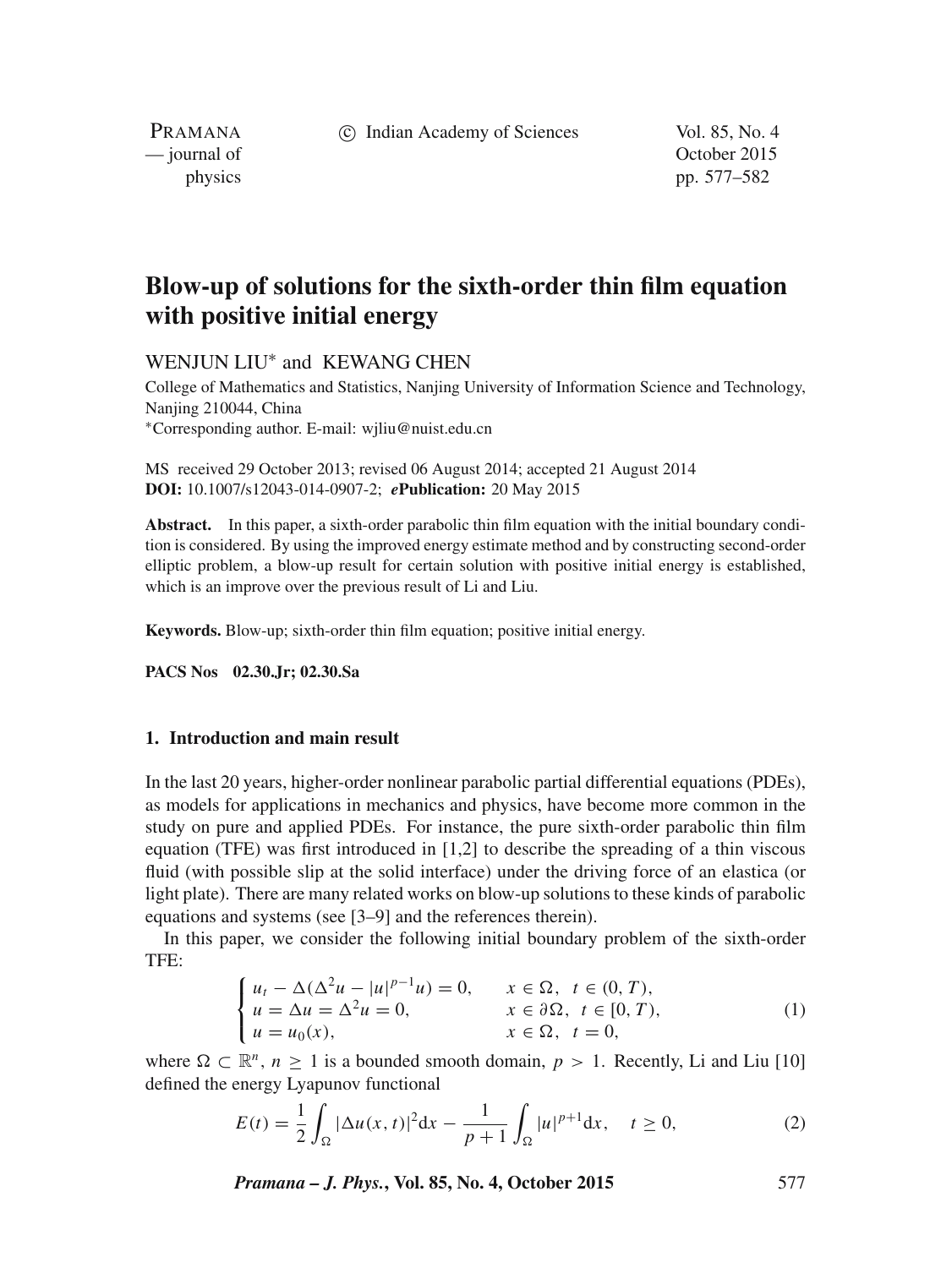and proved that if the initial datum  $u_0 \in C^{6+\alpha}(\bar{\Omega})$  with the initial energy

$$
E(0) = \frac{1}{2} \int_{\Omega} |\Delta u_0|^2 dx - \frac{1}{p+1} \int_{\Omega} |u_0|^{p+1} dx \le 0,
$$
 (3)

then the solution to problem (1) should blow up in finite time. In this paper, the above result is improved to show that certain solutions with positive initial energy can also blow up in finite time. For a Banach space  $X$ ,  $\|\cdot\|_X$  denotes the norm of X. For simplicity, we denote  $\|\cdot\|_{L^2(\Omega)}$  by  $\|\cdot\|_2$ .

For our purpose, it is assumed that  $B$  is the optimal constant of the embedding inequality

$$
||u||_{p+1} \le B||\Delta u||_2, \quad u \in H_0^2(\Omega)
$$
 (4)

i.e.,

$$
B^{-1} = \inf_{\substack{u \in H_0^2(\Omega) \\ u \neq 0}} \frac{\|\Delta u\|_2}{\|u\|_{p+1}},
$$

and set

$$
\alpha_1 = B^{-(p+1)/(p-1)}, \quad E_1 = \left(\frac{1}{2} - \frac{1}{p+1}\right) B^{-(2(p+1))/(p-1)}.
$$
 (5)

Then, from [10] we get (with some minor corrections)

$$
E'(t) = -\int_{\Omega} |\nabla (\Delta^2 u - |u|^{p-1} u)|^2 dx \le 0, \quad \text{for } t \ge 0,
$$
 (6)

which implies that the equilibrium is stable.

Our main result reads as follows.

**Theorem 1.** Assume that the initial datum  $u_0 \in C^{6+\alpha}(\overline{\Omega})$  satisfy

$$
E(0) < E_1 \tag{7}
$$

*and*

$$
\|\Delta u_0\|_2 > \alpha_1. \tag{8}
$$

*Then the solution*  $u(x, t)$  *of problem* (1) *blows up in a finite time.* 

# **2. Proof of Theorem 1**

We shall use the improved energy estimate method, which has been successfully applied in [11] to deal with the second-order  $p$ -Laplacian equation (see also [12–14] for further applications of this method). To extend the method to the sixth-order thin film equation herein, we should combine it with the construction of a second-order elliptic problem (see (18)).

We first prove the following lemmas by applying the idea of Vitillaro in [15] where a different type of equation was discussed. The first lemma gives a lower bound estimate of  $\|\Delta u\|_2$ .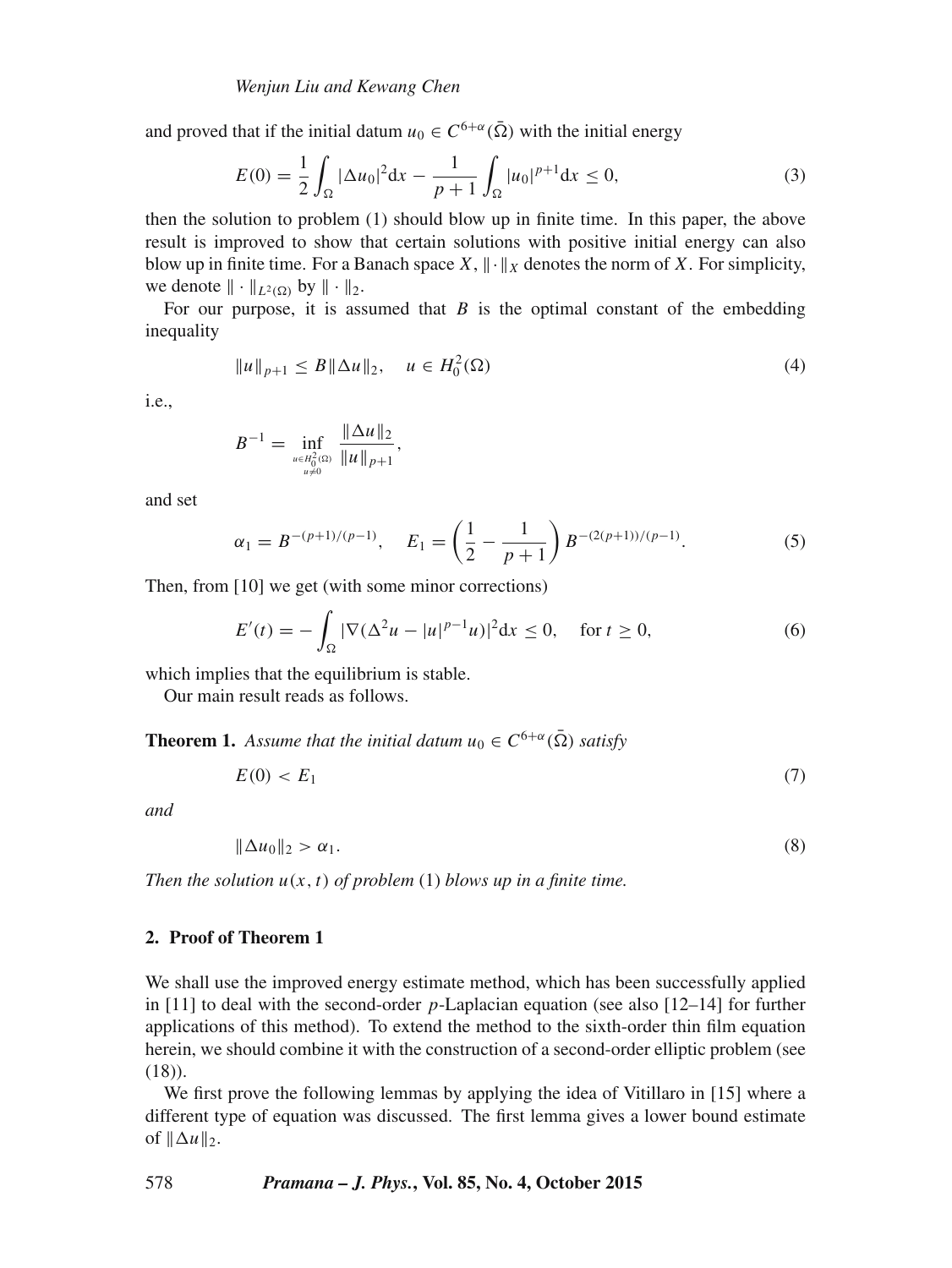*Lemma* 2*.* Suppose u is a solution of the system (1). Assume that  $E(0) < E_1$  and  $\|\Delta u_0\|_2 > \alpha_1$ . Then there exists a positive constant  $\alpha_2 > \alpha_1$ , such that

$$
\|\Delta u\|_2 \ge \alpha_2, \quad \forall \ t \ge 0 \tag{9}
$$

*and*

$$
||u||_{p+1} \ge B\alpha_2, \quad \forall \ t \ge 0. \tag{10}
$$

*Proof.* We first note that, by (2) and (4),

$$
E(t) \ge \frac{1}{2} \|\Delta u\|_2^2 - \frac{1}{p+1} B^{p+1} \|\Delta u\|_2^{p+1}
$$
  
=  $\frac{1}{2} \alpha^2 - \frac{1}{p+1} B^{p+1} \alpha^{p+1} =: g(\alpha),$  (11)

where  $\alpha = ||\Delta u||_2$ . The method used here is also related to the so-called Fibering method introduced by Pohozev in the 1970s [16–19]. It is easy to verify that g is increasing for  $0 < \alpha < \alpha_1$ , decreasing for  $\alpha > \alpha_1$ ;  $g(\alpha) \rightarrow -\infty$  as  $\alpha \rightarrow +\infty$  and  $g(\alpha_1) = E_1$ , where  $\alpha_1$  is given in (5). As  $E(0) < E_1$ , there exists  $\alpha_2 > \alpha_1$  such that  $g(\alpha_2) = E(0)$ . Let  $\alpha_0 = ||\Delta u_0||_2$ , then by (11) we have  $g(\alpha_0) \le E(0) = g(\alpha_2)$ , which implies that  $\alpha_0 \ge \alpha_2$ .

To establish (9), we suppose by contradiction that  $\|\Delta u(\cdot, t_0)\|_2 < \alpha_2$  for some  $t_0 > 0$ . By the continuity of  $\|\Delta u(\cdot,t)\|_2$  we can choose  $t_0$  such that  $\|\Delta u(\cdot,t_0)\|_2 > \alpha_1$ . It follows from (11) that

$$
E(t_0) \ge g(||\Delta u(\cdot, t_0)||_2) > g(\alpha_2) = E(0).
$$

This is impossible because  $E(t) \le E(0)$  for all  $t \ge 0$ . Hence (9) is established.

To prove  $(10)$ , we exploit  $(2)$  and  $(6)$  to obtain that

$$
\frac{1}{p+1}||u||_{p+1}^{p+1} \ge \frac{1}{2}||\Delta u||_2^2 - E(0).
$$
\n(12)

Consequently, by (9), we have

$$
\frac{1}{p+1}||u||_{p+1}^{p+1} \ge \frac{1}{2}\alpha_2^2 - E(0) \ge \frac{1}{2}\alpha_2^2 - g(\alpha_2) = \frac{1}{p+1}B^{p+1}\alpha_2^{p+1}.\tag{13}
$$

Therefore (10) is concluded.

In the remainder of this section we consider the case that  $E(0) < E_1$  and  $\|\Delta u_0\|_2 > \alpha_1$ . We set

$$
H(t) = E_1 - E(t), \quad t \ge 0.
$$
\n(14)

Then we have the following lemma.

*Lemma* 3*. For all*  $t \geq 0$ ,

$$
0 < H(0) \le H(t) \le \frac{1}{p+1} \|u\|_{p+1}^{p+1}.\tag{15}
$$

*Proof.* By (6) we see that  $H'(t) \geq 0$ . Thus

 $H(t) \ge H(0) = E_1 - E(0) > 0, \quad t \ge 0.$  (16)

*Pramana – J. Phys.***, Vol. 85, No. 4, October 2015** 579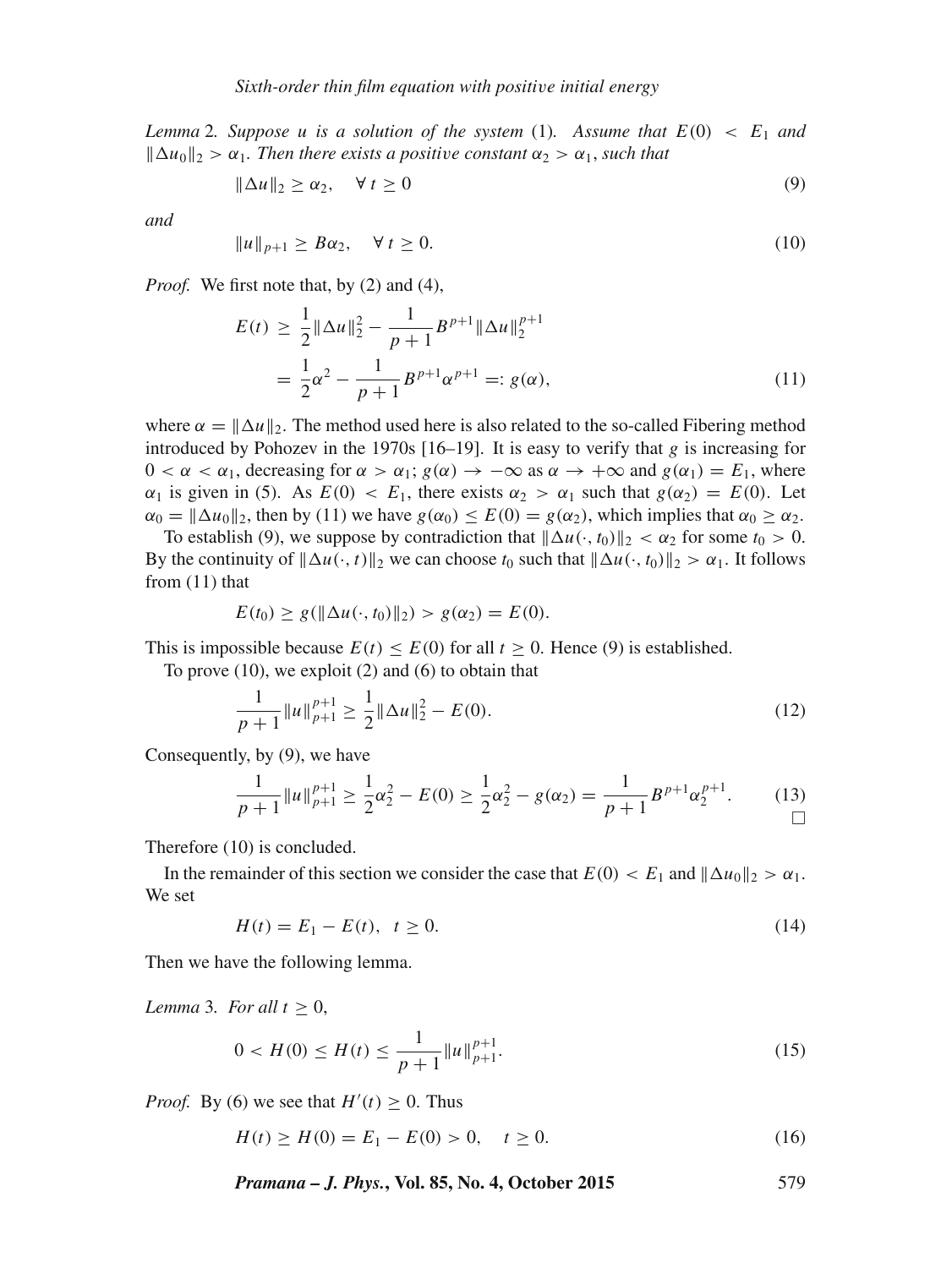From (2), we obtain

$$
H(t) = E_1 - \frac{1}{2} ||\Delta u||_2^2 + \frac{1}{p+1} ||u||_{p+1}^{p+1},
$$

and exploiting (9) and (5) we get

$$
E_1 - \frac{1}{2} \|\Delta u\|_2^2 \le E_1 - \frac{1}{2} \alpha_1^2 = -\frac{1}{p+1} B^{p+1} \alpha_1^{p+1} < 0, \quad \forall \, t \ge 0.
$$

Hence

$$
H(t) \le \frac{1}{p+1} \|u\|_{p+1}^{p+1}, \quad \forall \ t \ge 0.
$$
 (17)

Then (15) follows from (16) and (17).  $\Box$ 

Let  $\phi$  be the unique solution to

$$
\begin{cases}\n-\Delta \phi = u, & x \in \Omega, \\
\phi = 0, & x \in \partial \Omega.\n\end{cases}
$$
\n(18)

Due to the elliptic  $L^2$ -theory, we have

$$
\|\nabla \phi\|_2^2 \le C \|u\|_2^2. \tag{19}
$$

*Completion of the proof of Theorem* 1. We define

$$
G(t) := \frac{1}{2} \int_{\Omega} |\nabla \phi(x, t)|^2 dx.
$$
 (20)

Differentiating  $G(t)$  and exploiting (18), (1), Green's first formula

$$
\int_{\Omega} u \Delta v dx = \int_{\partial \Omega} u \frac{\partial v}{\partial n} ds - \int_{\Omega} \nabla u \cdot \nabla v dx
$$

and Green's second formula

$$
\int_{\Omega} (u \Delta v - v \Delta u) \mathrm{d}x = \int_{\partial \Omega} \left( u \frac{\partial v}{\partial n} - v \frac{\partial u}{\partial n} \right) \mathrm{d}s,
$$

we get

$$
G'(t) = \int_{\Omega} \nabla \phi \cdot \nabla \phi_t dx = \int_{\partial \Omega} \phi \frac{\partial \phi_t}{\partial n} ds - \int_{\Omega} \phi \Delta \phi_t dx
$$
  
\n
$$
= \int_{\Omega} \phi u_t dx = \int_{\Omega} \phi \Delta (\Delta^2 u - |u|^{p-1} u) dx
$$
  
\n
$$
= \int_{\Omega} \Delta \phi (\Delta^2 u - |u|^{p-1} u) dx - \int_{\partial \Omega} \left[ (\Delta^2 u - |u|^{p-1} u) \frac{\partial \phi}{\partial n} - \phi \frac{\partial (\Delta^2 u - |u|^{p-1} u)}{\partial n} \right] ds
$$
  
\n
$$
= - \int_{\Omega} u (\Delta^2 u - |u|^{p-1} u) dx = - \int_{\Omega} |\Delta u|^2 dx + \int_{\Omega} |u|^{p+1} dx
$$
  
\n
$$
+ \int_{\partial \Omega} \left( \Delta u \frac{\partial u}{\partial n} - u \frac{\partial (\Delta u)}{\partial n} \right) ds
$$
  
\n
$$
= - \int_{\Omega} |\Delta u|^2 dx + \int_{\Omega} |u|^{p+1} dx.
$$
 (21)

580 *Pramana – J. Phys.***, Vol. 85, No. 4, October 2015**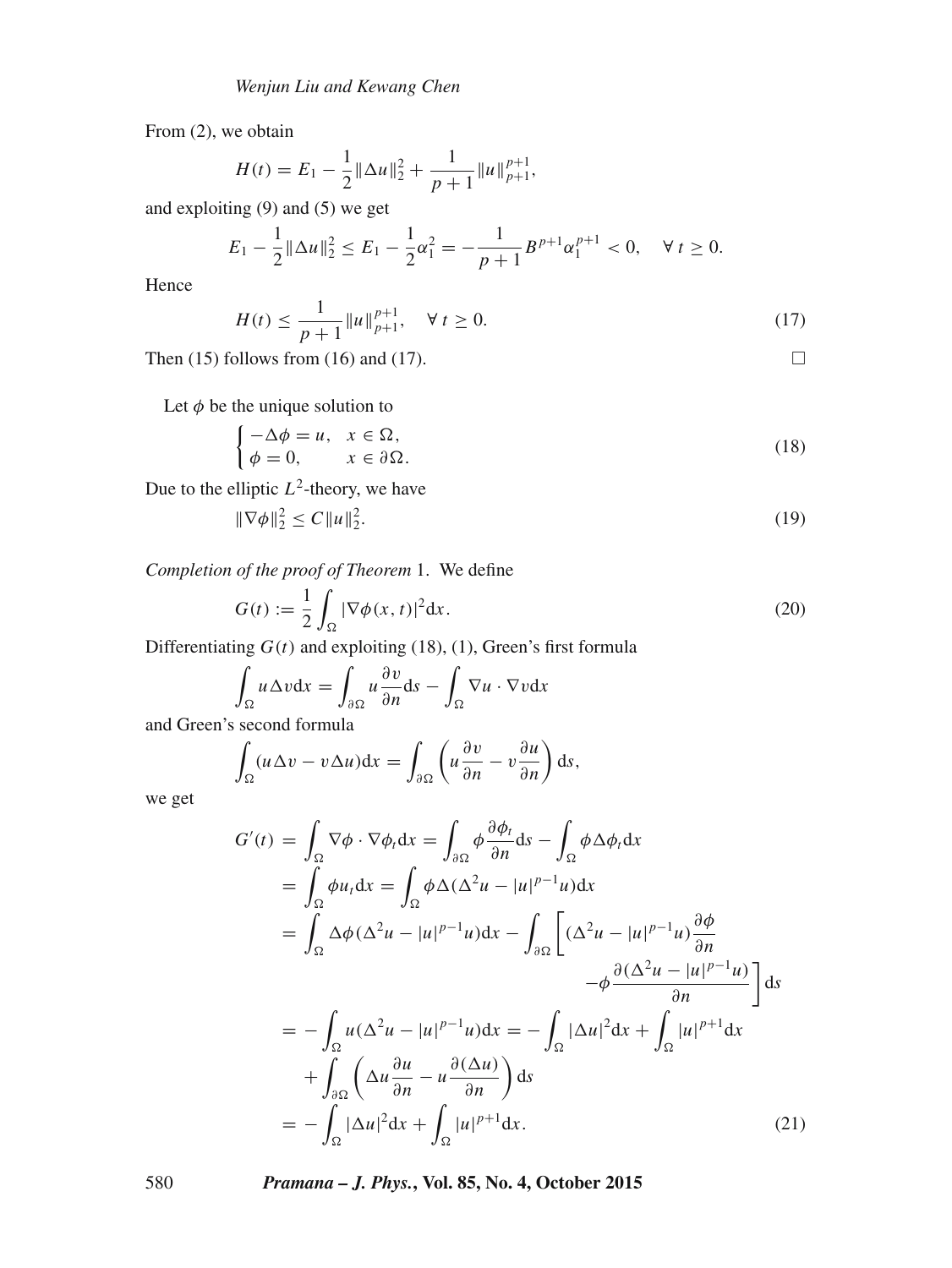From  $(2)$  and  $(14)$ , we get

$$
-\int_{\Omega} |\Delta u|^2 dx = -2E_1 - \frac{2}{p+1} \int_{\Omega} |u|^{p+1} dx + 2H(t).
$$
 (22)

It follows from (21) and (22) that

$$
G'(t) = -2E_1 + \left(1 - \frac{2}{p+1}\right) \|u\|_{p+1}^{p+1} + 2H(t).
$$
 (23)

By using  $(5)$  and  $(10)$ , we have

$$
2E_1 = \frac{2(p-1)}{p+1} \alpha_1^2 = \frac{2(p-1)}{p+1} B^{p+1} \alpha_1^{p+1}
$$
  
= 
$$
\frac{\alpha_1^{p+1}}{\alpha_2^{p+1}} \frac{2(p-1)}{p+1} B^{p+1} \alpha_2^{p+1}
$$
  

$$
\leq \frac{\alpha_1^{p+1}}{\alpha_2^{p+1}} \frac{2(p-1)}{p+1} ||u||_{p+1}^{p+1}.
$$
 (24)

It follows from  $(23)$ ,  $(24)$  and  $(15)$  that

$$
G'(t) \ge \frac{2(p-1)}{p+1} \left(1 - \frac{\alpha_1^{p+1}}{\alpha_2^{p+1}}\right) \|u\|_{p+1}^{p+1} + 2H(t)
$$
  
=  $C_0 \|u\|_{p+1}^{p+1} + 2H(t) \ge C_0 \|u\|_{p+1}^{p+1} \ge 0,$  (25)

where

$$
C_0 = \frac{2(p-1)}{p+1} \left( 1 - \frac{\alpha_1^{p+1}}{\alpha_2^{p+1}} \right) > 0
$$

due to the fact that  $p > 1$  and  $\alpha_2 > \alpha_1$ .

Next, we use (19) and Hölder's inequality to estimate  $G^{(p+1)/2}(t)$  as

$$
G^{(p+1)/2}(t) \le C \|u\|_2^{p+1} \le C |\Omega|^{(p-1)/2} \|u\|_{p+1}^{p+1}.
$$
\n(26)

By combining (25) and (26) we have

$$
G'(t) \ge \gamma G^{(p+1)/2}(t),\tag{27}
$$

where  $\gamma = C_0 / [C |\Omega|^{(p-1)/2}]$ . A direct integration of (27) then yields

$$
G^{(p-1)/2}(t) \ge \frac{1}{G^{(1-p)/2}(0) - (p-1)\gamma t/2}.
$$

Therefore  $G(t)$  blows up in a time  $t^* \leq (2G^{(1-p)/2}(0))/((p-1)\gamma)$ . So does  $||u||_2^2$ , according to (19).

## **Acknowledgements**

This work was partly supported by the National Natural Science Foundation of China (Grant No. 11301277), the Qing Lan Project of Jiangsu Province, the Overseas Scholarship of Jiangsu Provincial Government, and the Training Abroad Project of Outstanding

*Pramana – J. Phys.***, Vol. 85, No. 4, October 2015** 581